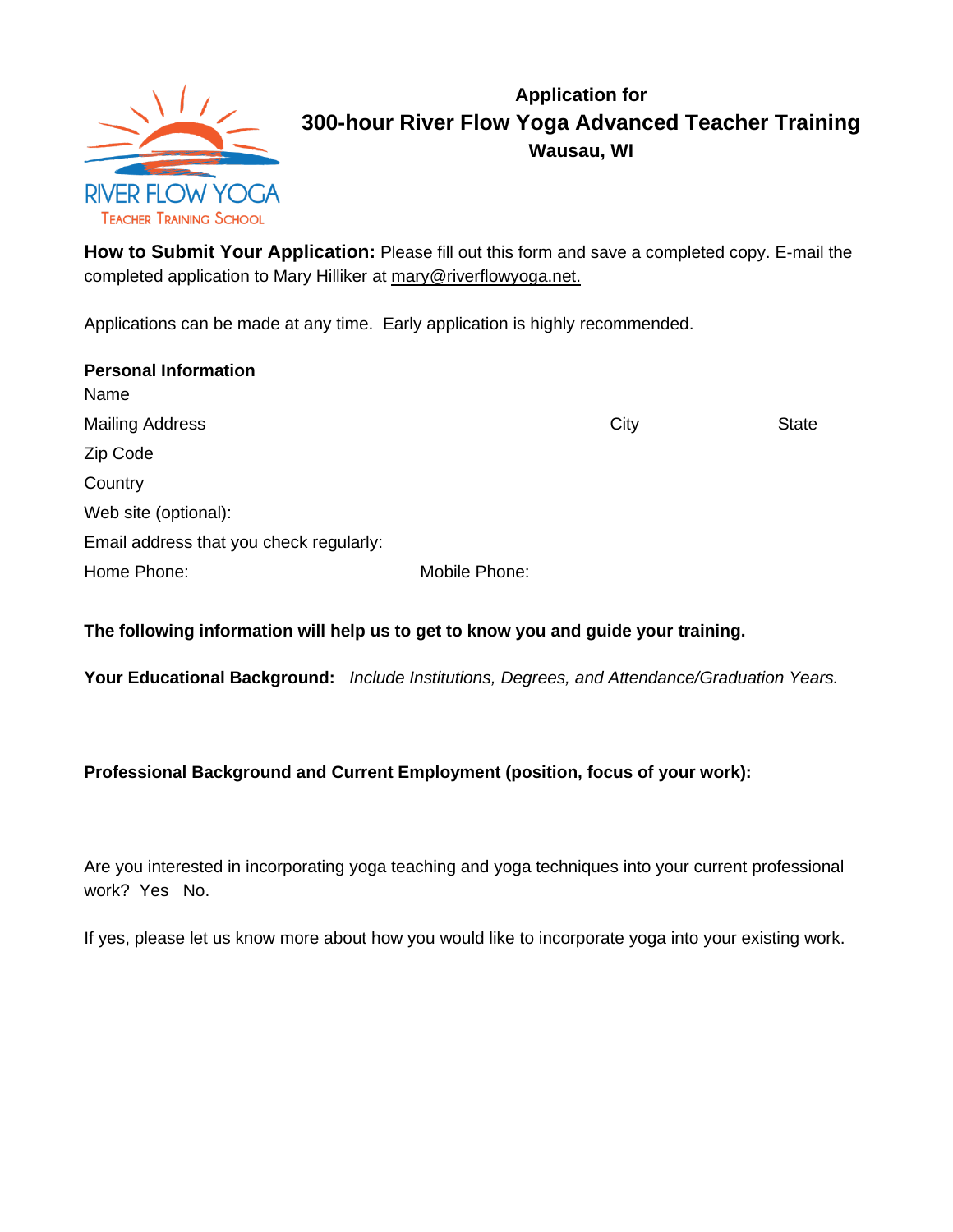#### **Yoga Practice and Teaching Experience**

When did you start practicing Yoga? What type of classes do you take? Do you have a home practice?

Have you participated in yoga classes, events or workshops with River Flow Yoga or 5 Koshas Yoga & Wellness? Yes No

If **Yes**, please provide more information about what you've participated in.

#### **Yoga Educational Background for Yoga Teachers**

*Please fill out any of the following sections that are applicable to your yoga educational background and experience.*

#### **Yoga Teacher Training Program (s) Information**

| <b>School/Program Name</b> | <b>Dates Attended</b> | # of<br><b>Hours</b> | <b>Yoga Alliance</b><br><b>Registered</b> |
|----------------------------|-----------------------|----------------------|-------------------------------------------|
|                            |                       |                      | Yes<br>No                                 |
|                            |                       |                      | Yes<br>No                                 |

If you are a yoga teacher, how long have you been teaching Yoga? What type(s) of classes do you teach? Do you work with students on a one-to-one basis?

#### **Interest and Goals**

What are your goals for this professional training?

How do you see your yoga career unfolding?

**Please provide any additional Information about you or your background, other professional credentials and experience, academic background, life experience, and accomplishments that you would like to share. We look forward to getting to know you well!**

**Questions:** Contact Mary Hilliker at [mary@riverflowyoga.net](mailto:mary@riverflowyoga.net) or call 715.218.7120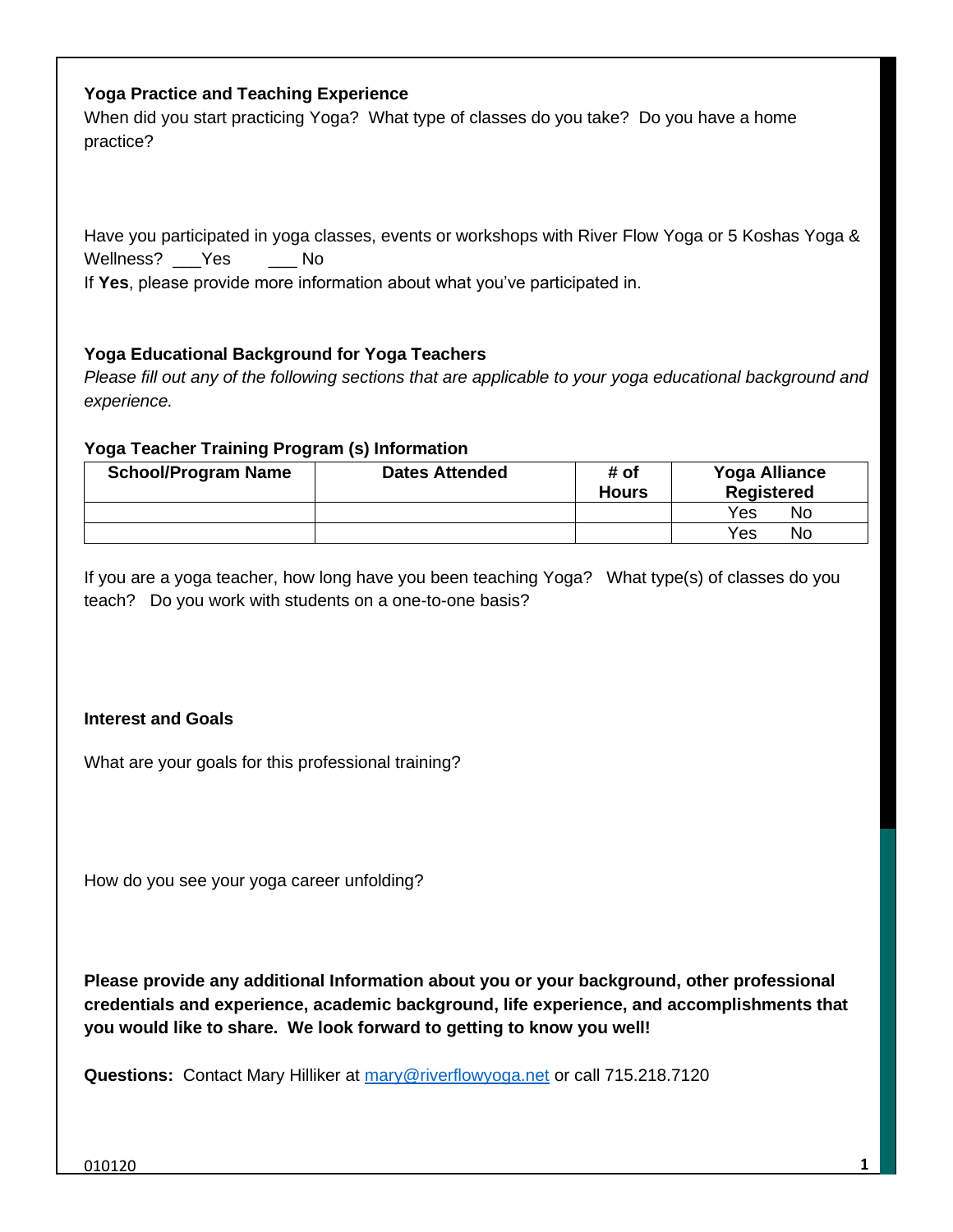

# **Student Enrollment Agreement**

### **300-hour River Flow Yoga Advanced Teacher Training**

### **Copyright Acknowledgement**

I acknowledge that all student materials provided in this training, including print and audio, are the copyright of River Flow Yoga Teacher Training School and are provided FOR MY PERSONAL USE ONLY. I acknowledge that I cannot alter or distribute in any way without written permission from Mary Hilliker or the respective guest faculty and the River Flow Yoga Teacher Training School.

### **Photo-Video-Audio Guidelines and Release**

Staff may take photographs, video and record audio for use in future trainings or marketing of training programs. If you do not wish to be photographed or filmed, please advise the lead instructor. Students are permitted to take photographs as long as it is not distracting to the class. A student should ask classmates if they have their permission to be in personal photographs, especially if those photographs will be used on social media sites.

Recordings are not permitted without permission from the lead instructor.

I consent to being photographed and recorded, and grant River Flow Yoga, LLC and 5 Koshas Yoga & Wellness, LLC, its assignees, employees, and agents, the unrestricted and absolute right to use the photographs or recordings by any means now known or to become known. I hereby release & discharge River Flow Yoga, LLC and 5 Koshas Yoga & Wellness, LLC, its assignees, employees, and agents any & all claims of action, including, without limitation, libel, defamation, invasion of privacy or right of publicity, infringement of copyright, trademark or violation of any other right.

### **River Flow Yoga Teacher Training Code of Conduct for Students & Faculty**

A code of conduct is a declaration of acceptable ethical and professional behavior by which all yoga teachers-in-training and faculty agree to conduct themselves in the classroom, in teaching and in the business of yoga. We will foster an atmosphere of respect for each other and a learning environment conducive to the development of each student. See the attached Code of Conduct. I have read and agree to uphold the ethical principles.

### **Catalog Release**

I have read and agree to the terms and conditions of application, admission, participation in and completion of the 300-hour River Flow Yoga Advanced Teacher Training.

### **Liability Waiver**

010120 **2**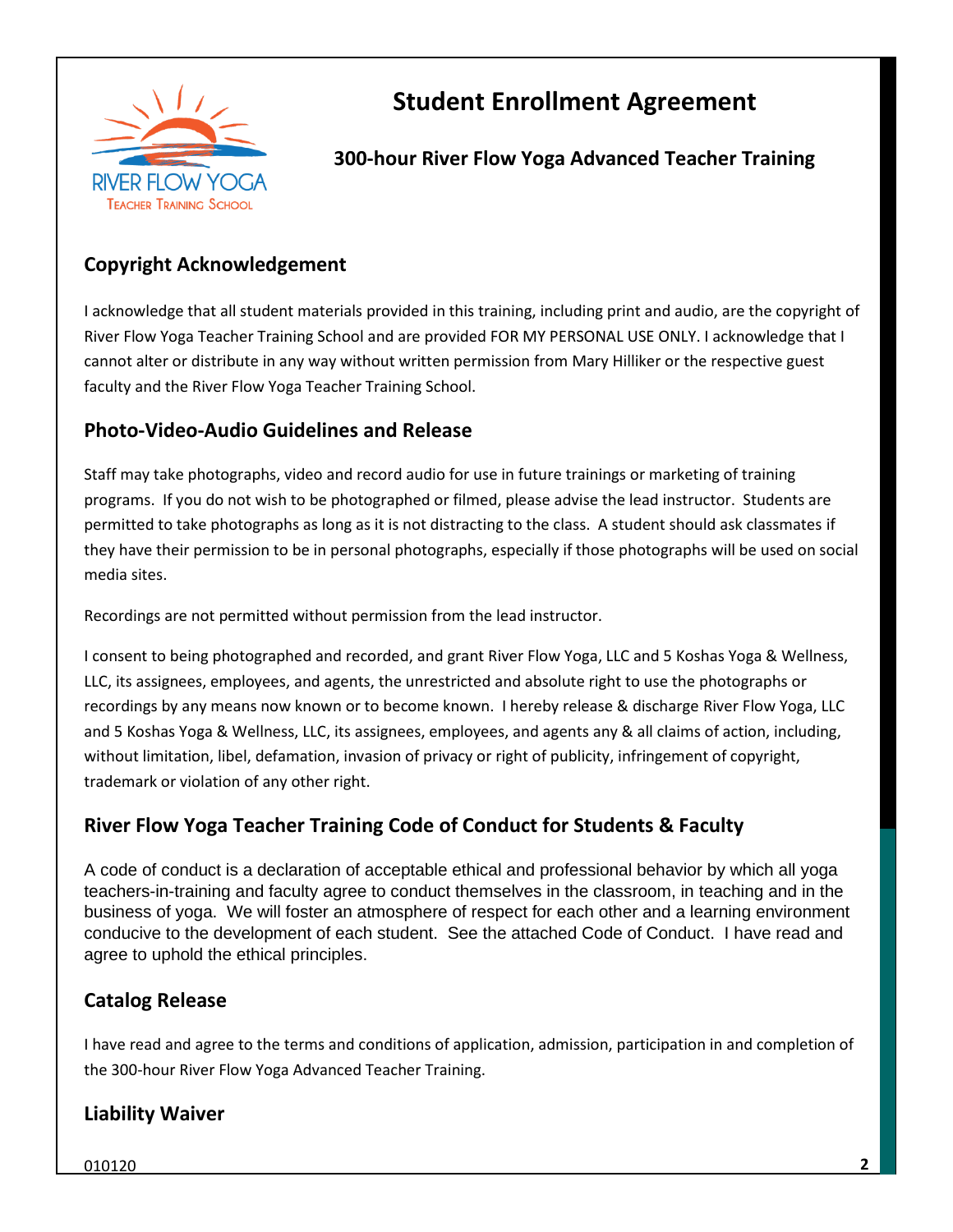I understand that yoga includes physical movements as well as an opportunity for relaxation, stress re-education and relief of muscular tension. As is the case with any physical activity, the risk of injury, even serious or disabling, is always present and cannot be eliminated. If I experience any pain or discomfort, I will listen to my body, adjust the posture and ask for support from the teacher. I will continue to breathe smoothly.

Yoga is not a substitute for medical attention, examination, diagnosis or treatment. Yoga is not recommended and is not safe under certain medical conditions. I affirm that I alone am responsible to decide whether to practice yoga. I hereby agree to irrevocably release and waive any claims that I have now or hereafter may have against Mary Hilliker of River Flow Yoga, LLC and the business and staff of 5 Koshas Yoga & Wellness, LLC.

#### **I agree to the following:**

- 1. Copyright Acknowledgement
- 2. Photo-Video-Audio Guidelines and Release
- 3. River Flow Yoga Teacher Training Code of Conduct for Students and Faculty
- 4. Catalog Release
- 5. Liability Waiver

**Print Name:**  $\blacksquare$ 

**Signature: \_\_\_\_\_\_\_\_\_\_\_\_\_\_\_\_\_\_\_\_\_\_\_\_\_\_\_\_\_\_\_\_\_\_\_\_\_\_\_\_\_\_\_\_\_**

**Date: Contract Contract Contract Contract Contract Contract Contract Contract Contract Contract Contract Contract Contract Contract Contract Contract Contract Contract Contract Contract Contract Contract Contract Contra**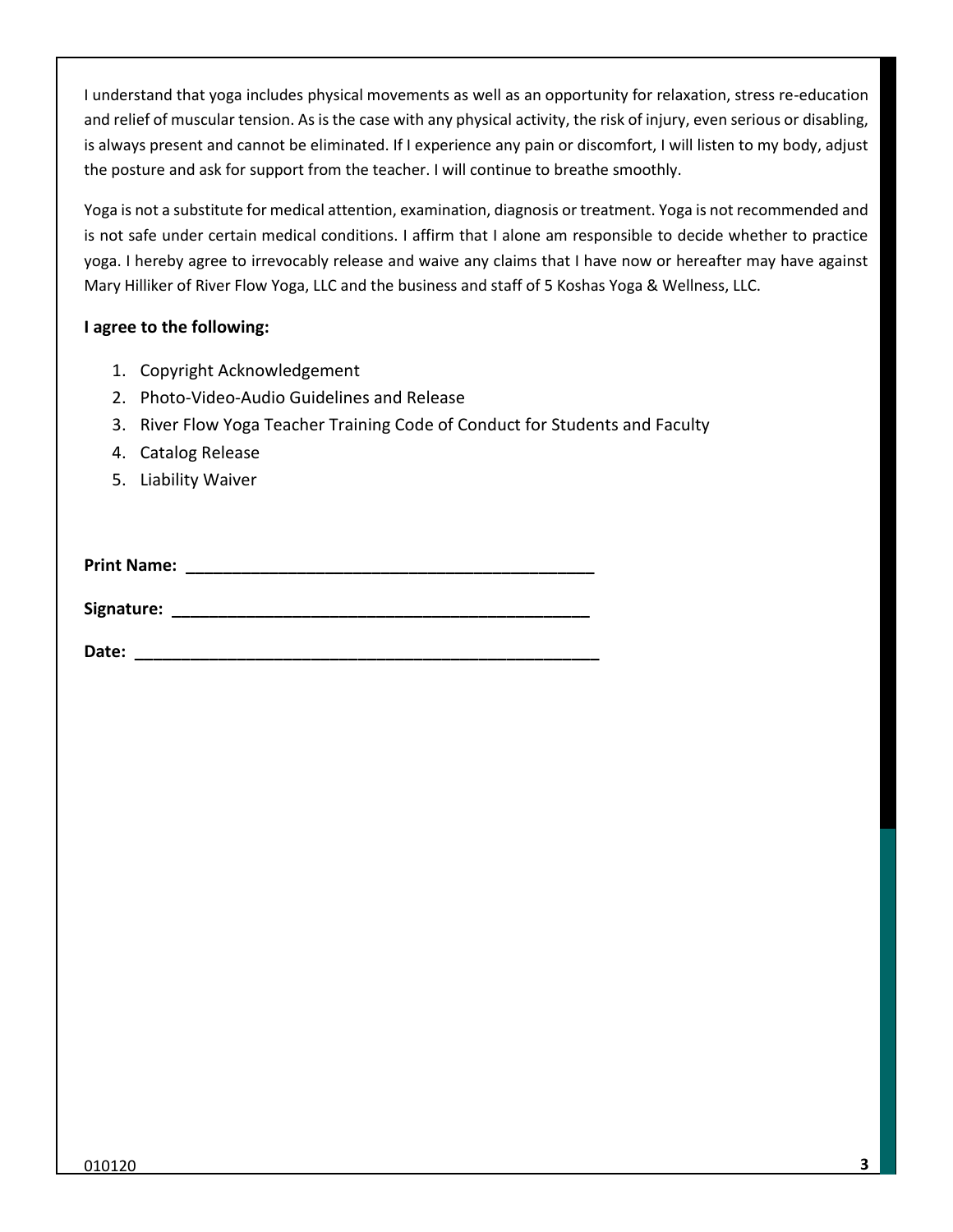### **River Flow Yoga Teacher Training Code of Conduct for Students & Faculty**

FOR ALL STUDENTS, ALUMNI, AND VISITORS IN THE RIVER FLOW YOGA TEACHER TRAINING SCHOOL COMMUNITY, in this document referred to as Students.

FOR ALL FACULTY, ADMINISTRATIVE STAFF, ASSISTANTS AND VOLUNTEERS IN THE RIVER FLOW YOGA TEACHER TRAINING SCHOOL COMMUNITY, in this document referred to as Staff or Faculty.

The School Director is Mary Hilliker. Her email i[s mary@riverflowyoga.net](mailto:mary@riverflowyoga.net) or [mary@5koshasyoga.com.](mailto:mary@5koshasyoga.com) Her cell phone is: 715.218.7120.

The Studio Manager is Jay Coldwell. His email is [jay@5koshasyoga.com.](mailto:jay@5koshasyoga.com) His cell phone is 715.370.8033.

#### **INTENTION**

The intention of this code of conduct is to state accepted standards of conduct and ethical, professional behavior within the River Flow Yoga (RFY) Teacher Training's educational environment. RFY values the unique nature of the student-teacher relationship. A safe and secure space to facilitate learning, healing and transformation is paramount for every individual.

#### **STANDARDS OF CONDUCT**

#### Attendance

Students must make up any direct contact hours missed during a training weekend. The School Director will work with you to come up with an affordable and accessible plan for make-up.

#### Competency and Productivity

Students are expected to adhere to deadlines for home-study, mentoring calls, and final projects. Professionalism in the teaching of your final project is expected as you represent the profession and the RFY Teacher Training School in the highest regard.

Students are expected to perform at the competency levels outlined in the training program catalog. Remediation strategies tailored to the individual student will be developed and implemented when a student is performing below the competency level expected.

Students who attend all weekend sessions but do not complete program requirements will receive a Program Attendance Certificate and will be asked to complete a Program Completion Agreement (attached) which specifies remaining assignments, payment for home study review and time frame after which additional coursework may be required in order to receive certification.

Faculty are expected to provide timely review and feedback for student assignments in a professional manner about the student's growth and evolution. Students and faculty are expected to communicate when timely submission of home-study or review of assignments is not possible. Faculty are expected to consult the School Director as needed to resolve student concerns so that each student can reach their highest potential for teaching.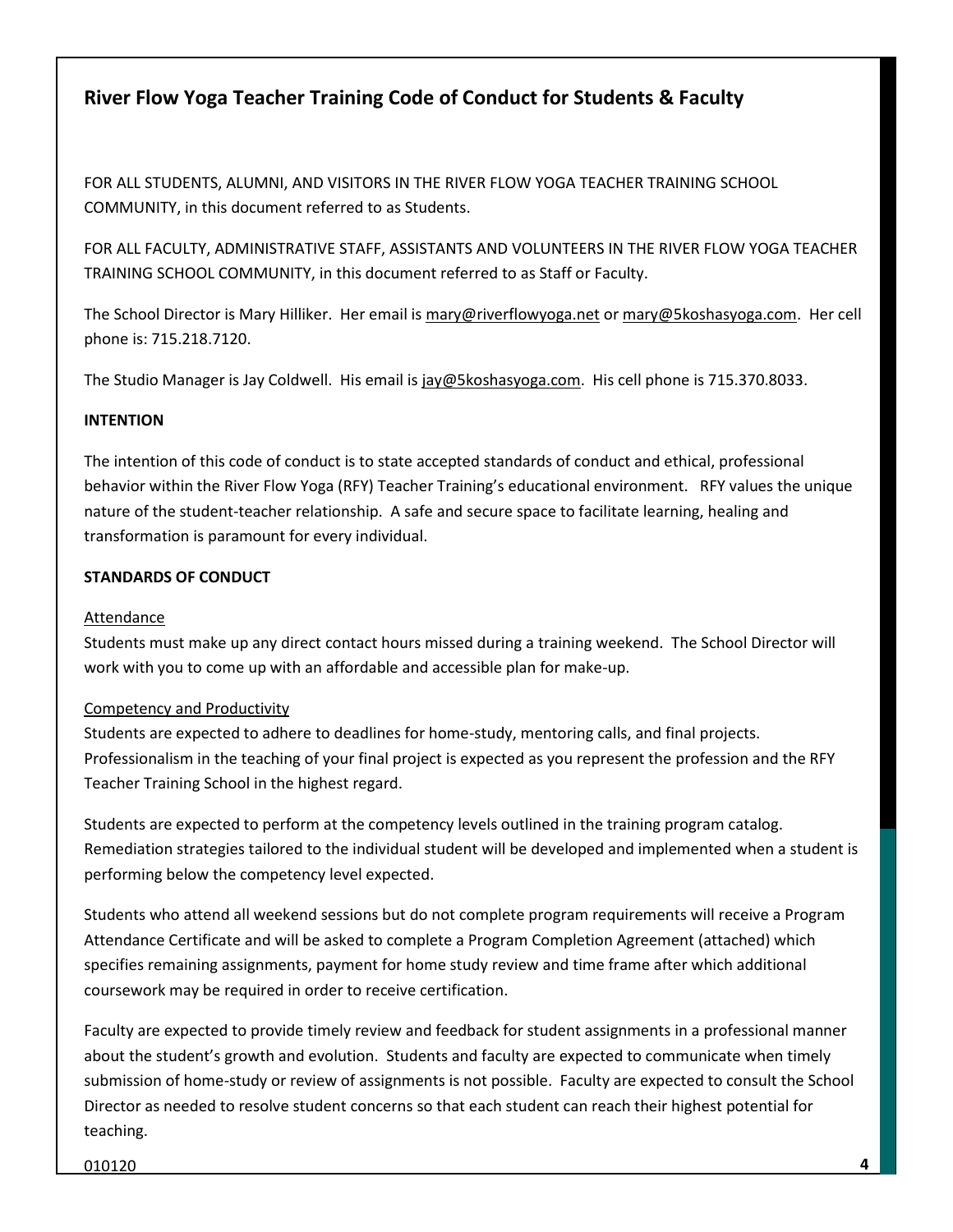#### Compliance with Supervision

All students are expected to comply with requests for supervision of their teaching in the weekend sessions and to maintain openness to faculty recommendations.

Faculty are expected to provide supervision for specific teaching practicum and to provide feedback in a professional manner with the quality of satya tempered by ahimsa.

#### Dress Code and Hygiene

All students and staff are expected to dress in a manner that is appropriate to the environment. While dress in weekend sessions is modest but casual, students are expected to adopt the dress code and health and safety requirements of any setting for teaching in their respective community. For example, health care environments often have specific dress and hygiene codes that promote health, safety and professionalism.

Perfumes and excessive use of essential oils are discouraged for the comfort and health of all students and faculty.

#### Lawful and Honest Conduct

All students and staff are expected to communicate any suspected breaches of academic integrity and honesty or unlawful activity that may occur within program to the School Director or Studio Manager.

#### Confidentiality and Privacy

RFY does not sell or transfer student or staff data or personal information to other organizations or individuals at any time for any reason. One exception is that we provide information on your completion to the American Viniyoga Institute to facilitate continued studies for advanced teacher training and Yoga Therapist training. All requests to be removed from student mailing lists are honored.

Student contact information is gathered for the purpose of communicating training logistics, information, and electronic manuals. Student contact information is shared with mentors only for the purpose of student/mentor communications. Faculty are asked to use student information only for the purposes of the training.

RFY collects individual student photos to include in the student record. RFY records practices and lectures for the purpose of student make-up and student review. Recorded audio and photos of students or staff are not shared privately or publicly unless signed authorization is obtained.

#### Care and Maintenance of Property

Students and faculty are expected to respect the school resources provided during weekend training sessions and to respect the facilities of 5 Koshas Yoga & Wellness.

#### Appropriate Behavior and Conduct

Students and faculty are expected to arrive on time for lectures, practices, and other processes during the weekend sessions and to communicate with the appropriate faculty for unexpected tardiness or absence. Students who are tardy or absent for direct contact hours in the training will be asked to make up that time in a manner agreed upon between the student and School Director.

Students and faculty are expected to cultivate within themselves qualities such as friendliness, compassion, joyfulness, and discernment in all student-student, student-faculty and faculty-faculty relationships.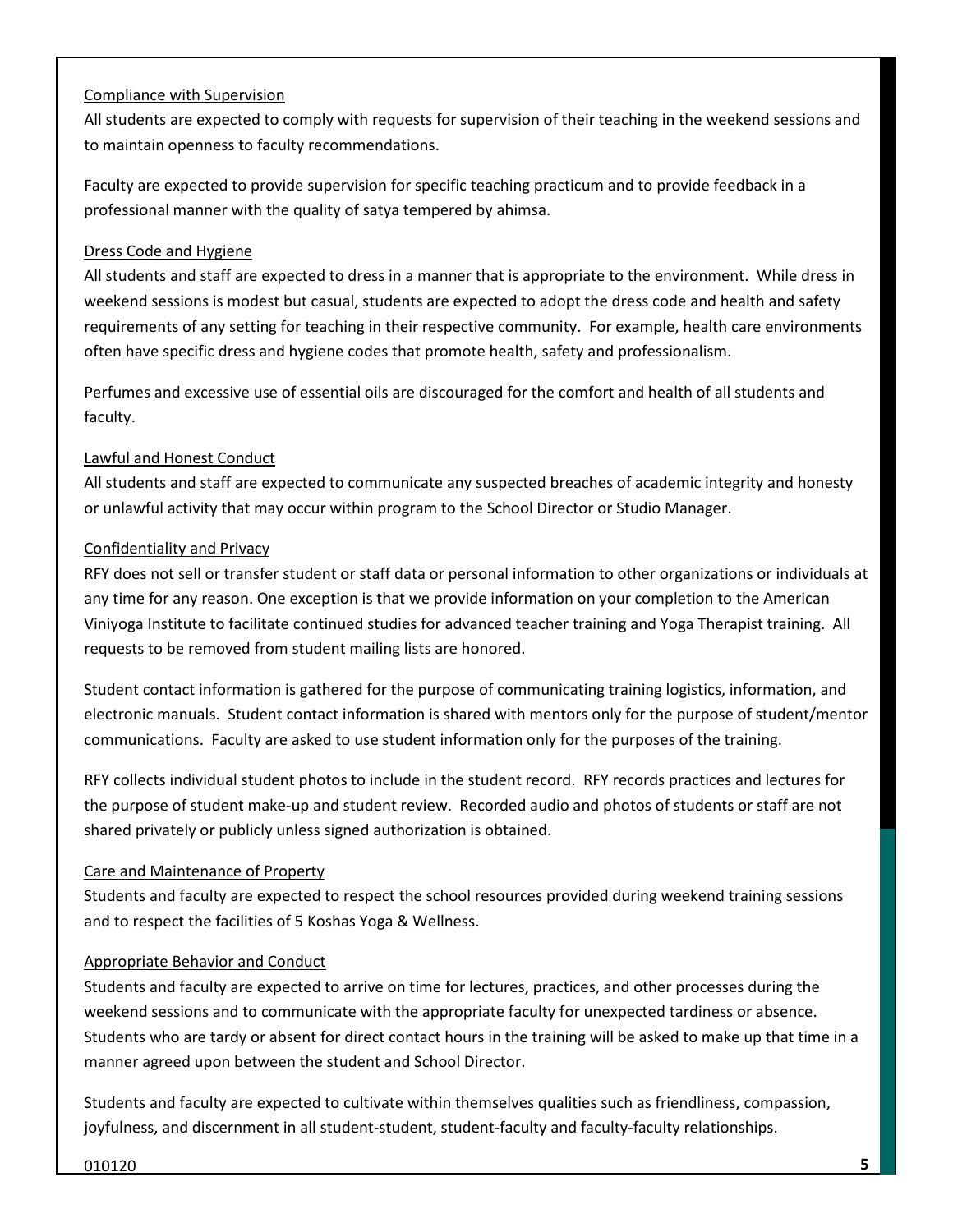Faculty and students are expected to maintain professional boundaries of student-faculty, faculty-faculty, and student-student relationships, protecting students from:

- Sexual misconduct (Any faculty-student or student-student sexual relationship, even if consensual, influences the learning and teaching environment for other students and faculty.)
- Physical, verbal or sexual abuse
- Coercion for financial gain
- Harassment for religious, moral or political beliefs
- Abandonment or neglect (a referral to another program or professional service will be made if we are unable to help a student)
- Disclosure of personal and sensitive information (health history, medication use, mental health information, academic performance)
- Any dual relationships that exist prior to the start of a training should be disclosed. Dual relationships have the potential to interfere with and compromise the integrity of the teacher - student relationship (friendships, business relationships, romantic relationships). All efforts will be made to minimize any influence of these relationships in the training environment.

It is the policy of RFY to provide a learning community and workplace free of unwelcome harassment, sexual advances, requests for sexual favors, and other verbal or physical conduct or communications deemed to constitute sexual harassment.

Students and staff are expected to maintain professional boundaries in order to ensure structure, security, and predictability in an educational environment.

#### Compliance with Law and Studio Policies

All parties are expected to comply with local, state and federal laws and ordinances to assure the health, safety and comfort of all in attendance. All parties are expected to comply with studio policies. For the safety of all students in the training environment, guns and other weapons are not allowed in the studio. Anyone who has a concern for their personal safety should talk with the Studio Manager or School Director.

#### Non-Impairment

Students and staff may not be impaired or under the influence of controlled substances during practices, lectures or other educational processes. Any student or faculty who needs to take a controlled substance due to a health issue should communicate that to the School Director. Anonymity and sensitivity are assured.

#### Conflict of Interest

Students are expected to talk with a faculty member about any possible conflicts of interest related to the training or use of training materials, or the training team. For example: If you are personal friends or a business partner with a faculty member, this should be disclosed so that your work is supervised by another faculty member.

Faculty are expected to disclose possible conflicts of interest related to RFY, the training or use of training materials, or training team to the School Director. For example: If you have a personal or business relationship with any of the students in the training program, please notify the School Director. Use of copyright training materials cannot be used in other venues without permission.